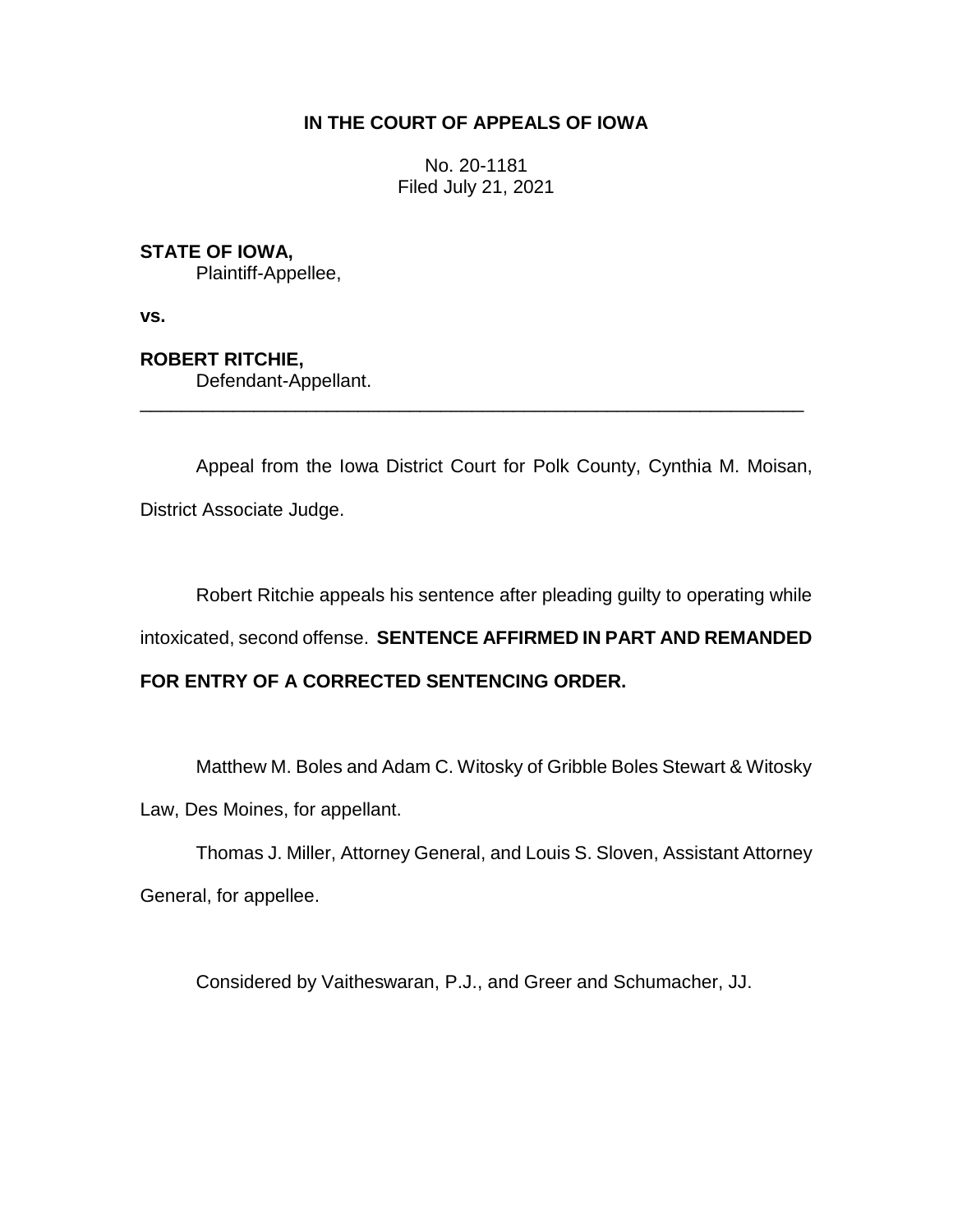## **GREER, Judge.**

After entering a plea of guilty, Robert Ritchie appeals his sentence for operating while intoxicated (OWI), second offense, under Iowa Code section 321J.2 (2019). First, Ritchie claims the district court erred by denying him his right of allocution. Next, Ritchie asserts his sentence is illegal because the district court failed to order compliance with recommendations proposed in a substance-abuse evaluation, as required by Iowa Code section 321J.3(1)(a).<sup>1</sup> Lastly, Ritchie argues the district court abused its discretion by failing to consider a critical health issue before sentencing him to prison. He requests his sentence be vacated and remanded for resentencing.

### **I. Facts and Earlier Proceedings.**

Ritchie was charged with OWI, third offense, and driving while his license was denied or revoked in September 2019. At the initial appearance, the district court ordered Ritchie to obtain and file a substance-abuse evaluation before his next court date. Ritchie complied by filing a substance abuse evaluation in October. As part of a plea agreement negotiated with the State, Ritchie pled guilty to the amended charge of OWI, second offense, in March 2020. The written plea stated in part:

 $\overline{a}$ 

<sup>1</sup> Iowa Code section 321J.3(1)(a) provides:

In addition to orders issued pursuant to section 321J.2, subsections 3, 4, and 5, and section 321J.17, the court shall order any defendant convicted under section 321J.2 to follow the recommendations proposed in the substance abuse evaluation for appropriate substance abuse treatment for the defendant. Courtordered substance abuse treatment is subject to the periodic reporting requirements of section 125.86.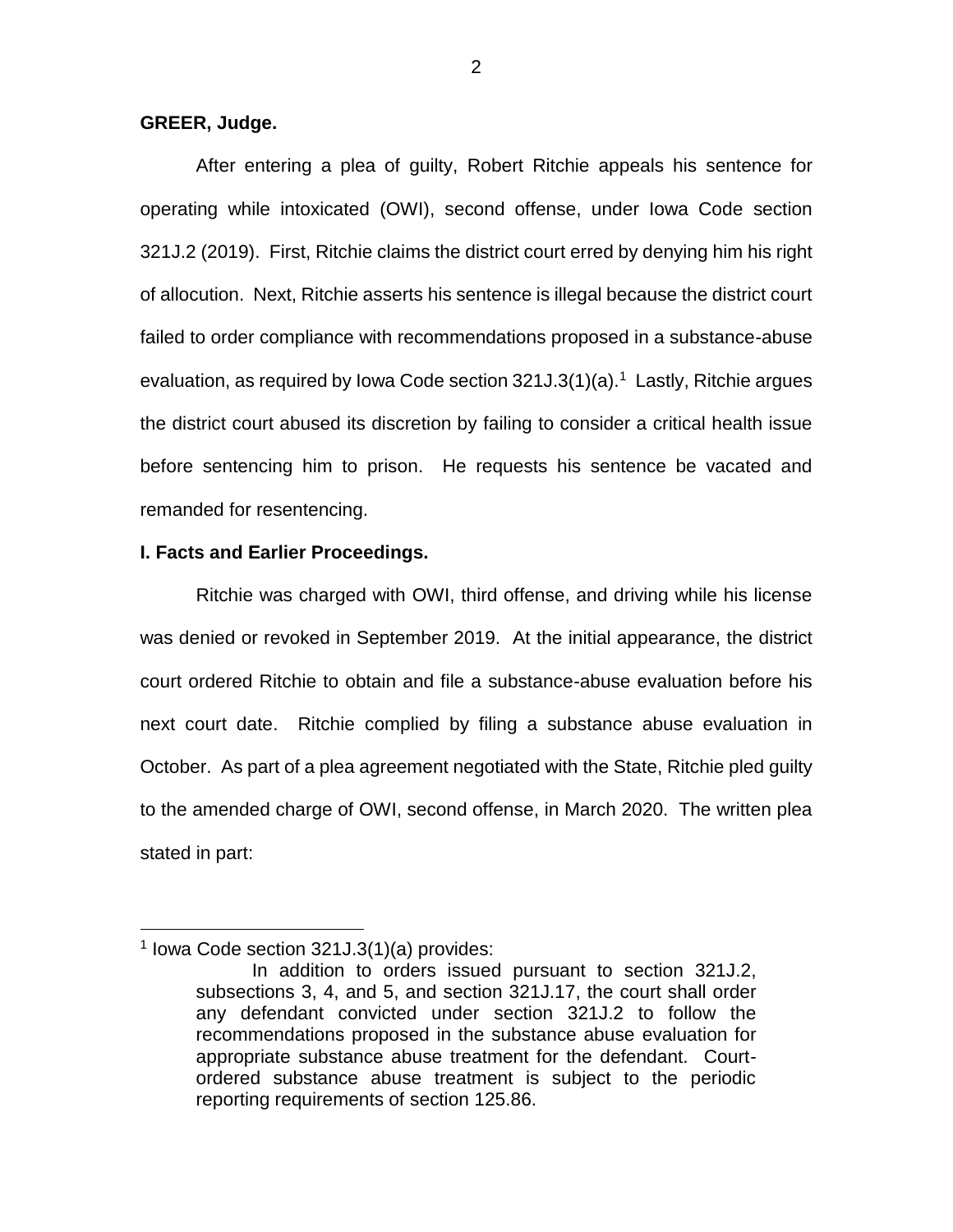In exchange for my plea of guilty to the above charges the State and Defendant jointly recommend minimum fines, fees and surcharges; and placement at Fort Des Moines Residential Facility. Heather Bell has been contacted for screening purposes. Further, Count II [driving while his license was denied or revoked] shall be dismissed.

Sentencing took place in September after multiple continuances due to the COVID-19 public health emergency and concerns with Ritchie's asthmatic condition. The sentencing hearing was not transcribed, and Ritchie did not waive his right to have the proceeding transcribed. Once he appealed, Ritchie filed a statement of evidence and proceedings pursuant to Iowa Rule of Appellate Procedure 6.806. Because the State did not file a response, Ritchie's rule 6.806 statement, along with the sentencing order, constitutes the record of the sentencing proceeding on appeal.

The sentencing order reflects that the court sentenced Ritchie to a term of incarceration not to exceed two years, electing to not follow the joint recommendation in the plea agreement that Ritchie go to a residential treatment facility. Instead, the district court placed Ritchie in the custody of the Iowa Department of Corrections, and he was eventually sent to prison. Under the statement of proceedings, Ritchie describes how the proceedings transpired. First, his counsel protested the sentence noting that the sentencing hearing was continued in August because placement in the county jail was unsafe in light of Ritchie's asthmatic condition and the risk of contracting COVID-19. The court was unmoved. Ritchie's counsel pointed to the joint recommendations in the plea agreement and indicated a representative from the residential treatment facility was "outside waiting to transport Mr. Ritchie pursuant to the normal protocol both of the treatment facility as well as the Polk County Attorney's Office." The court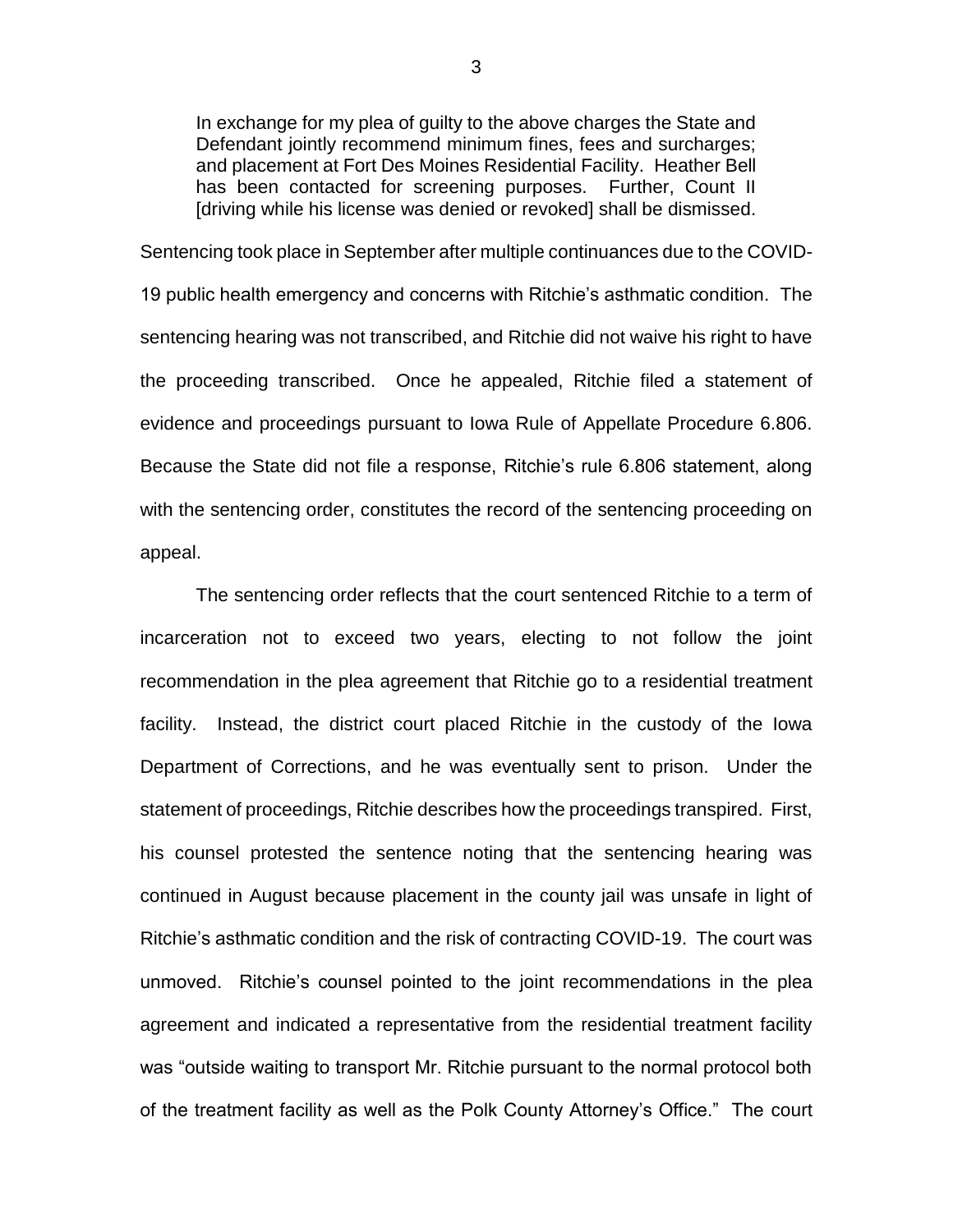asked Ritchie whether he had been through the residential treatment facility before; he said he had in the year 2000. The court then told him he was not eligible for a return to that facility. Ritchie's counsel "attempted" to explain that the previous stint "was part of the normal protocol going through being released from prison." According to Ritchie, the court did not allow him or counsel to explain "that Mr. Ritchie had never been through the Fort Des Moines OWI program." Ritchie's counsel requested a continuance, and again "attempted" to explain the plan was for Ritchie to go to the residential treatment facility to attend the OWI program. The court nixed Ritchie's protests, indicating "it was the date for sentencing and this was the order of the court." Ritchie became agitated but was eventually transported to the county jail. The court set his appeal bond at \$15,000 cash only. He appeals his sentence.

## **II. Standard of Review and Error Preservation.**

Ritchie first argues the district court denied him his right of allocution. We review for abuse of discretion. *State v. Shadlow*, No. 11-2047, 11-2048, 2013 WL 263340, at \*1 (Iowa Ct. App. Jan. 24, 2013) (citing *State v. Craig*, 562 N.W.2d 633, 634 (Iowa 1997)). Next, Ritchie claims his sentence is illegal because the district court failed to order compliance with the recommendations in his substance-abuse evaluation, a requirement under Iowa Code section 321J.3(1)(a). We review for correction of errors at law when the legality of a sentence is challenged on nonconstitutional grounds. *State v. Roby*, 897 N.W.2d 127, 137 (Iowa 2017). Finally, Ritchie argues the district court abused its discretion in failing to consider a health issue before sentencing him to prison. We review for abuse of discretion. *State*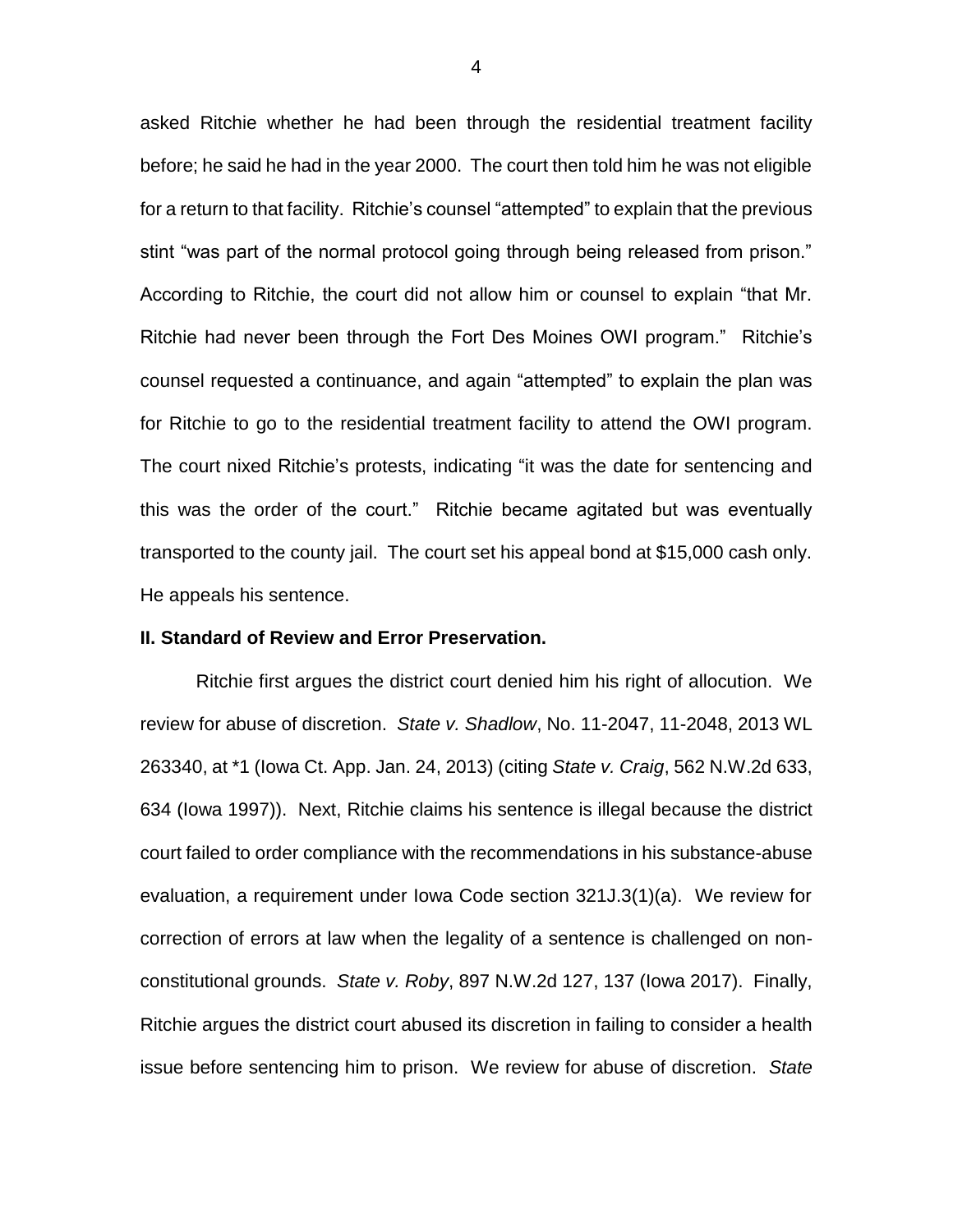*v. Seats*, 865 N.W.2d 545, 552 (Iowa 2015) ("We use the abuse of discretion standard if the sentence is within the statutory limits.").

The Iowa Rules of Criminal Procedure allow for the correction of an illegal sentence at any time. Iowa R. Crim. P. 2.24(5)(a). Sentencing errors "may be challenged on direct appeal even in the absence of an objection in the district court." *State v. Lathrop*, 781 N.W.2d 288, 293 (Iowa 2010).

#### **III. Analysis.**

To start, we confirm our jurisdiction to hear this appeal. Ritchie pled guilty to an OWI, second offense, which is an aggravated misdemeanor, and judgment was entered against him in September 2020. Under Iowa Code section 814.6(1)(a)(3) (Supp. 2019) a defendant must show "good cause" to appeal a final judgment of sentence from a guilty plea in all cases other than class "A" felonies. Because Ritchie is challenging his sentence, rather than his guilty plea, he has satisfied the good cause requirement. *See State v. Damme*, 944 N.W.2d 98, 105 (Iowa 2020) ("[G]ood cause exists to appeal from a conviction following a guilty plea when the defendant challenges his or her sentence rather than the guilty plea."). So we proceed to resolve his issues.

### **A. Right of Allocution.**

We first address whether Ritchie was afforded his right to allocution, which is codified in Iowa Rules of Criminal Procedure 2.23(3)(a) and 2.23(d). *See also State v. Nosa*, 738 N.W.2d 658, 660 (Iowa Ct. App. 2007). The defendant must "be asked whether the defendant has any legal cause to show why judgment should not be pronounced against the defendant." Iowa R. Crim. P. 2.23(3)(a). And "counsel for the defendant, and the defendant personally, shall be allowed to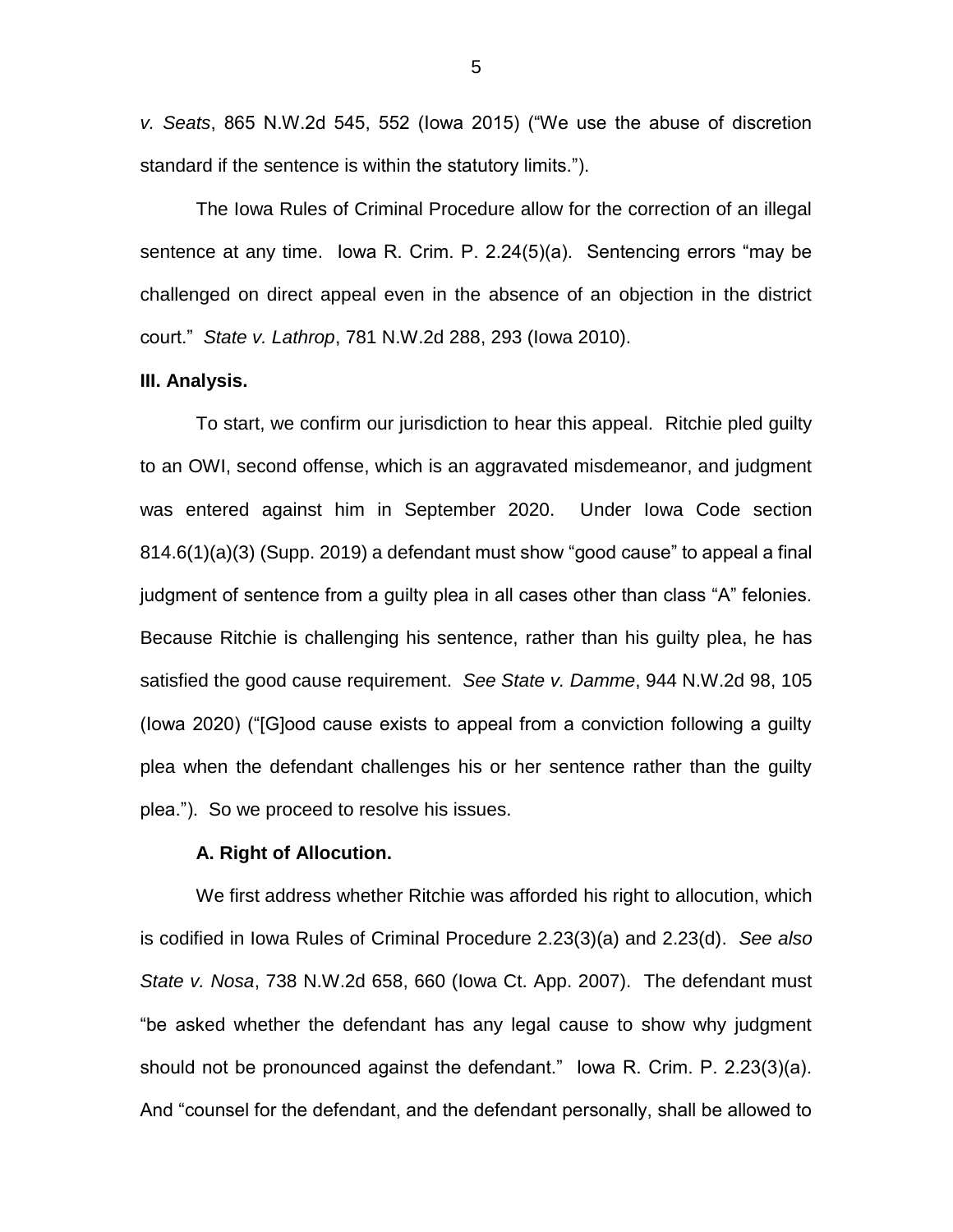address the court where either wishes to make a statement in mitigation of punishment." Iowa R. Crim. P. 2.23(3)(d).

The problem here is we have no transcript of the sentencing hearing to confirm whether Ritchie was given an opportunity to speak before pronouncement of the sentence. Ritchie's statement of the proceedings, along with the sentencing order, comprises our sole record. Ritchie claims in his appellate brief he was not given an opportunity to speak in mitigation of his sentence. We will return to the sentencing order, but we start by examining Ritchie's chronological statement of the proceedings. The State points out Ritchie's timeline (numbered one through twenty-six) "does not actually contradict the sentencing order's statement he was given an opportunity to speak in mitigation of the sentence." The statement generally notes:

7. [The court] read through the procedural background of the plea and September 10th was the date and time set for sentencing and proceeded to go forward with sentencing.

8. [The court] sentenced Mr. Ritchie to prison.

We agree with the State on this point; Ritchie's statement of the proceedings is actually silent as to whether he was afforded the right to allocution before he was sentenced. And "[i]t is the appellants duty to provide a record on appeal affirmatively disclosing the alleged error relied upon." *In re F.W.S.*, 698 N.W.2d 134, 135 (Iowa 2005). Ritchie's statement does not specifically detail whether he was given the opportunity to speak, but he maintains the statement does not mention allocution "because no opportunity was afforded."

Returning to Ritchie's statement of the proceedings, we note it indicates any attempts to speak against the sentence come *after* he was sentenced.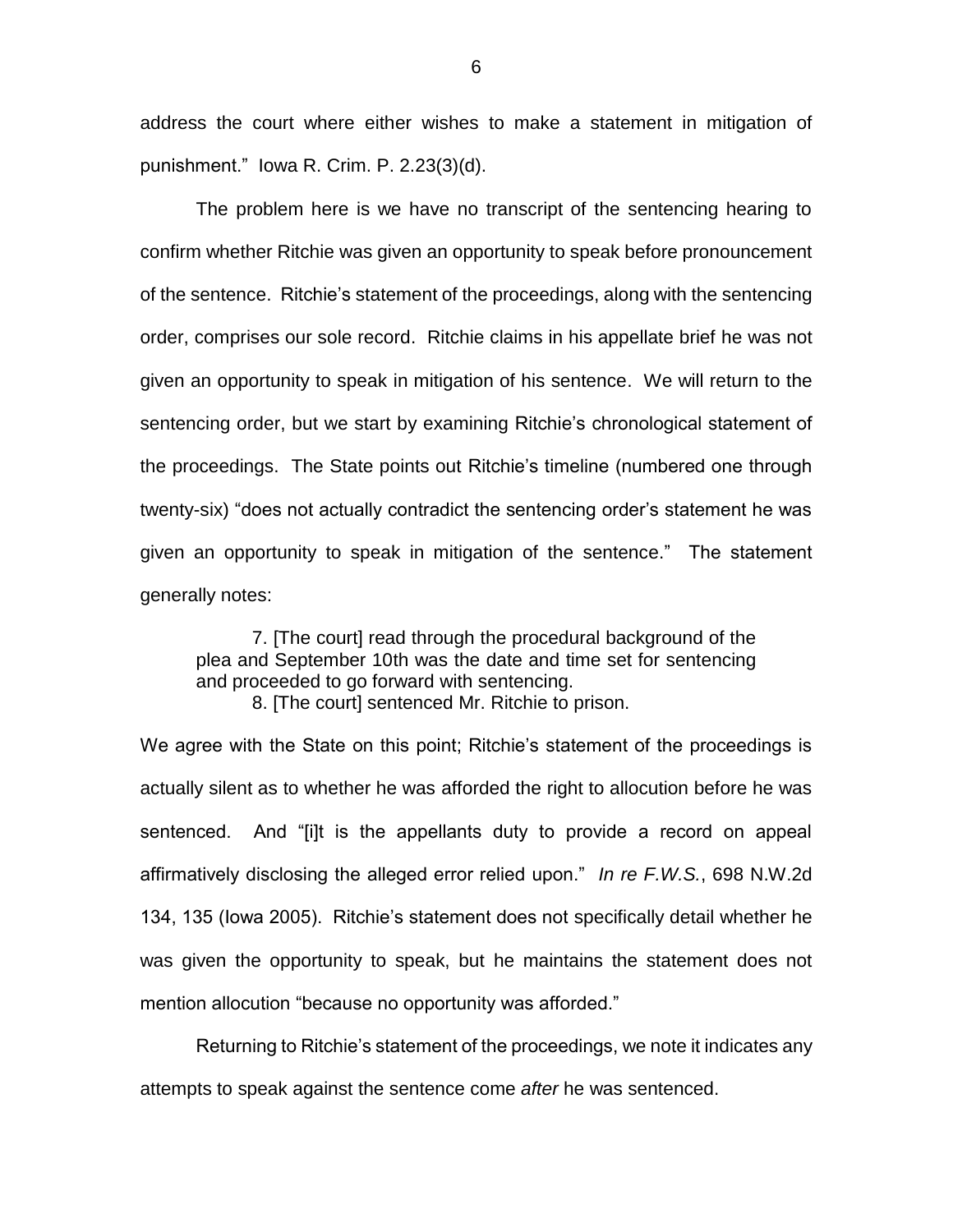9. At that point, [counsel] indicated to [the court] of the agreement for Mr. Ritchie to go to the Residential Treatment Facility pursuant to the plea agreement and Polk County's procedure regarding OWIs.

13. [The court] asked Mr. Ritchie if he had ever been through the Fort Des Moines Facility Before.

14. Mr. Ritchie indicated he had gone to the facility in the 2000 calendar year.

15. [The court] said he was not eligible for Fort Des Moines.

16. [Counsel] attempted to explain to [the court] that when Mr. Ritchie was present at the Fort Des Moines Facility in 2000, it was as part of the normal protocol going through being released from prison.

17. [The court] did not allow Mr. Ritchie or [counsel] to explain that Mr. Ritchie had never been through the Fort Des Moines OWI program.

The time for such statements comes *before* judgment is pronounced, not after.

*State v. Smith*, No. 17-1228, 2018 WL 2084824, at \*2 (Iowa Ct. App. May 2, 2018)

(citing Iowa R. Crim. P. 2.23(3)(d)).

 $\overline{a}$ 

. . . .

Still, Ritchie argues without a transcript of the sentencing hearing the only affirmative indication that he was offered his right of allocution comes from boilerplate language in the sentencing order: "[d]efendant was given an opportunity to speak in mitigation of the sentence."<sup>2</sup> Under this section of his brief, Ritchie cites several cases supporting his argument that boilerplate language in sentencing orders alone provides an inadequate record for our review. *See State v. Thacker*, 862 N.W.2d 402, 410 (Iowa 2015) (noting court's failure to adequately state reasons for sentence could not be solved with boilerplate language in the sentencing order); *State v. Lumadue*, 622 N.W.2d 302, 304-305 (Iowa 2001)

 $2$  The district court used a sentencing order template available at http://www.polkcountyiowa.gov/county-attorney/forms/ (Last accessed June 16, 2021).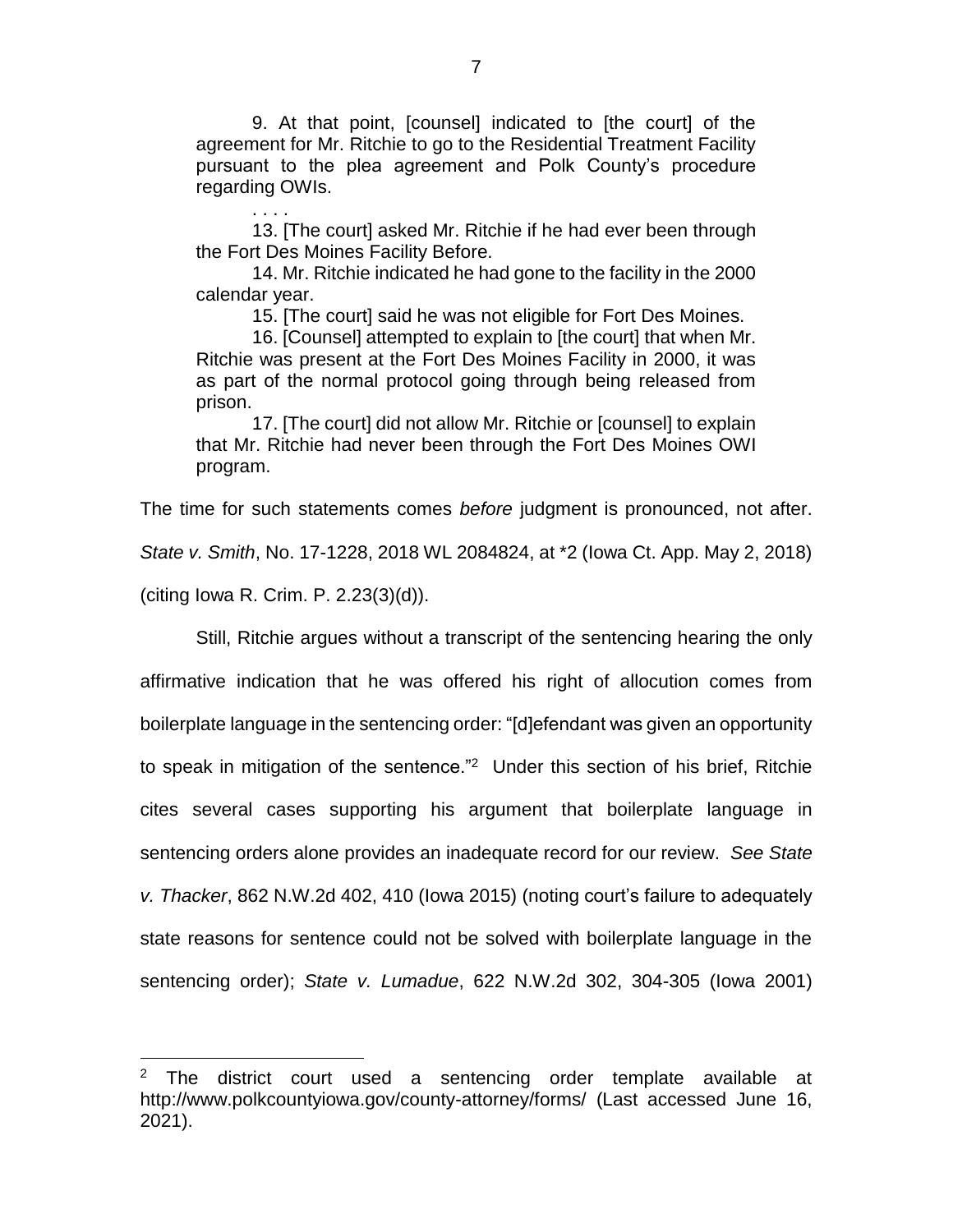(remanded for resentencing where no right to allocution was afforded the defendant); *State v. Cooper*, 403 N.W.2d 800, 802 (Iowa Ct. App. 1987) (remanding for resentencing where sentencing hearing was not transcribed and the sentencing order provided only a "vague and generalized" statement of reasons for the sentence). We note that of the cases cited only *Lumadue* speaks to the right of allocution, and there the State conceded the sentencing court failed to comply with the rule. 622 N.W.2d at 304; *see also State v. Duckworth*, 597 N.W.2d 799, 800 (Iowa 1999) (holding a sentencing court need not use "any particular language" to satisfy rule 22(3)(d); "[s]ubstantial compliance is achieved as long as the district court provides the defendant with an opportunity to volunteer any information helpful to the defendant's cause" (citation omitted)). The right of allocution has been denied where the "record shows the court made no effort to provide [defendant] with an opportunity to volunteer any information in mitigation of his sentence." *Duckworth*, 597 N.W.2d at 801.

In sum, our decision rests on a battle between Ritchie's self-authored statement of the proceedings, which fails to affirmatively state if "proceeded to go forward with sentencing" means he was not offered his right of allocution, and boilerplate language in the sentencing order saying he was. The scales tip against Ritchie because "[w]e afford the strong presumption of regularity to the sentencing court due to the great confidence we place in our judges to exercise their discretion appropriately." *State v. Goad*, No. 17-1057, 2018 WL 2084834, at \*1 (Iowa Ct. App. May 2, 2018) (citing *State v. Sailer*, 587 N.W.2d 756, 764 (Iowa 1998)). Accordingly, we find no abuse of discretion and decline to grant Ritchie's request for resentencing on this basis.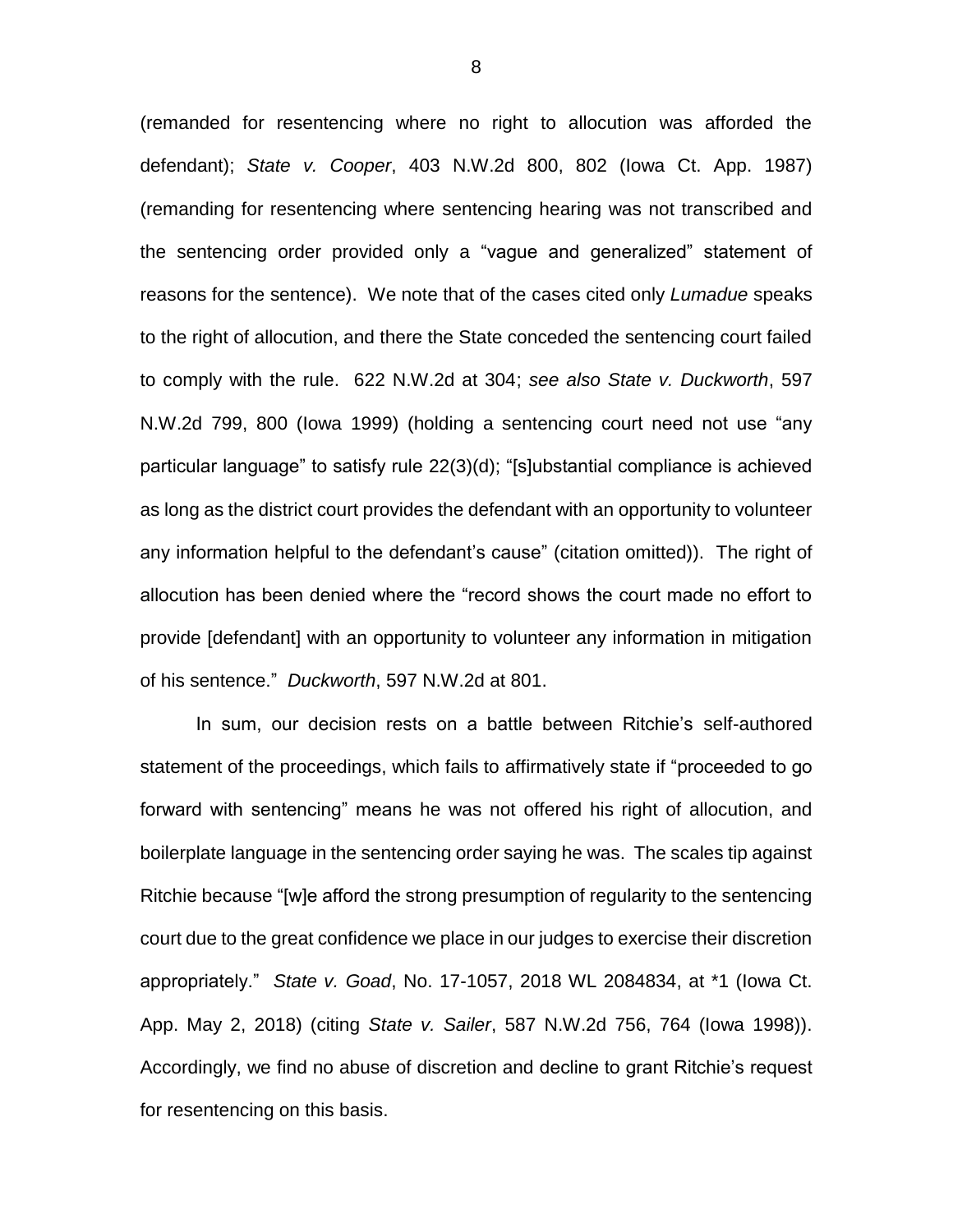### **B. Failure to Comply with Section 321J.3(1)(a).**

Next, Ritchie requests resentencing because the district court failed to order compliance with the recommendations in his substance-abuse evaluation. Ritchie correctly posits that the district court was mandated to order compliance with the recommendations from the substance-abuse evaluation. *See* Iowa Code § 321J.3(1)(a) (providing "the court *shall* order any defendant convicted under section 321J.2 to follow the recommendations proposed in the substance abuse evaluation" (emphasis added)); *see also State v. Smith*, No. 14-1567, 2015 WL 6509509, at \*2 (Iowa Ct. App. Oct. 28, 2015) (finding Iowa Code section 321J.3(1)(a) "requires the sentencing court to enter an order in line with the recommendations of the substance abuse evaluation."). That was not done here, thus Ritchie's sentence is illegal. The State concedes this point, <sup>3</sup> but urges the proper remedy is an order to correct the omission by the filing of a corrected sentencing order rather than convening a hearing for resentencing.

We agree with the State's proposed remedy. First, almost a year before the sentencing, the filed substance-use assessment recommended Ritchie participate in an outpatient treatment program. The report noted Ritchie agreed with the plan and was directed to an admissions appointment to start treatment. This is similar to the situation found in *State v. Jackson*, No. 17-1816, 2018 WL 6706216, at \*1- 2 (Iowa Ct. App. Dec. 19, 2018), where a panel of our court remanded for entry of

 $\overline{a}$ 

<sup>&</sup>lt;sup>3</sup>The State also asks we adopt an exception, analogous to two exceptions we allow where district courts fail to order the preparation of a substance-abuse evaluation for defendants convicted for a second or subsequent OWI charge. *See State v. Johnson*, 569 N.W.2d 603, 604 (Iowa 1997). "(1) [W]hen the court receives the substantial equivalent of a substance abuse evaluation; and (2) when the public interest in securing an evaluation has been fully served." *Id.* We decline to do so.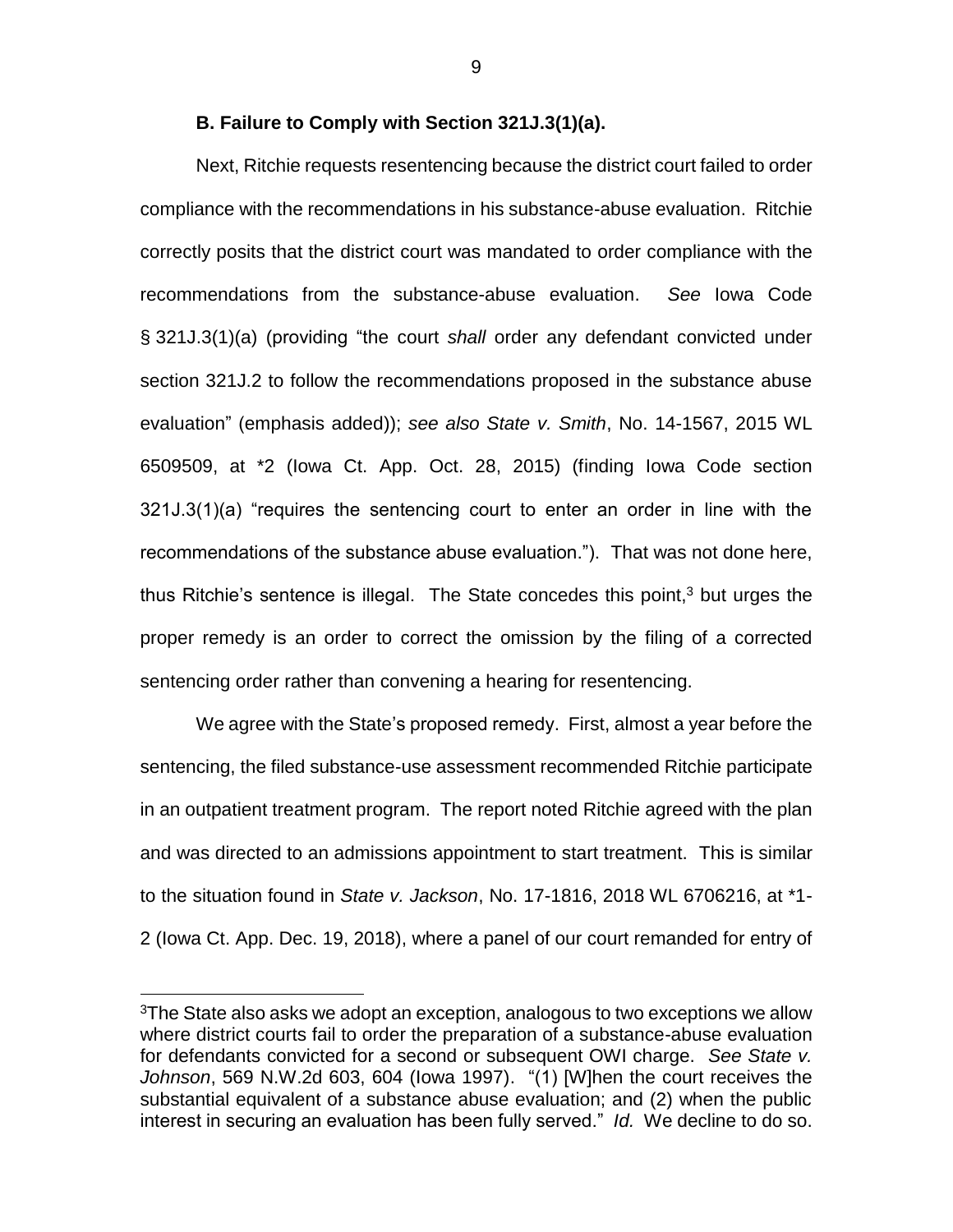a corrected sentencing order to add the statutorily mandated batterers' treatment program requirement. In *Jackson*, the defendant agreed in the written guilty plea that he was required to complete the batterers' treatment program because of his charge of domestic abuse assault. 2018 WL 6706216, at \*1; *see also* Iowa Code § 708.2A(10). There, as here, the district court did not order the defendant to participate in the mandatory program at the oral pronouncement of sentence or in the sentencing order. *Jackson*, 2018 WL 6706216, at \*1. Resentencing was not required in *Jackson* because the defendant, like Ritchie, knew he had to participate in the program. *Id.* We find the same remedy is proper here.

#### **C. Sentencing Decision.**

Finally, Ritchie argues the district court abused its discretion because it failed to consider his health risk from COVID-19 in light of his chronic asthma when it decided to impose a jail sentence. He claims the district court "completely disregarded" this concern. "Our task on appeal is not to second guess the sentencing court's decision but to assess 'if it was unreasonable or based on untenable grounds.'" *State v. Deschepper*, No. 18-2188, 2020 WL 1049860, at \*1 (Iowa Ct. App. Mar. 4, 2020) (citation omitted). Here, the district court was well aware that Ritchie was at an elevated risk from COVID-19 because of his asthma. In the court filings, Ritchies offered a note from his doctor describing the risk, and sentencing had been continued several times due to COVID-19 concerns. While the district court had a duty to consider all relevant circumstances in sentencing Ritchie, the sentence should "provide [the] maximum opportunity for the rehabilitation of the defendant, and for the protection of the community from further offenses by the defendant and others." Iowa Code § 901.5. In that analysis, "the